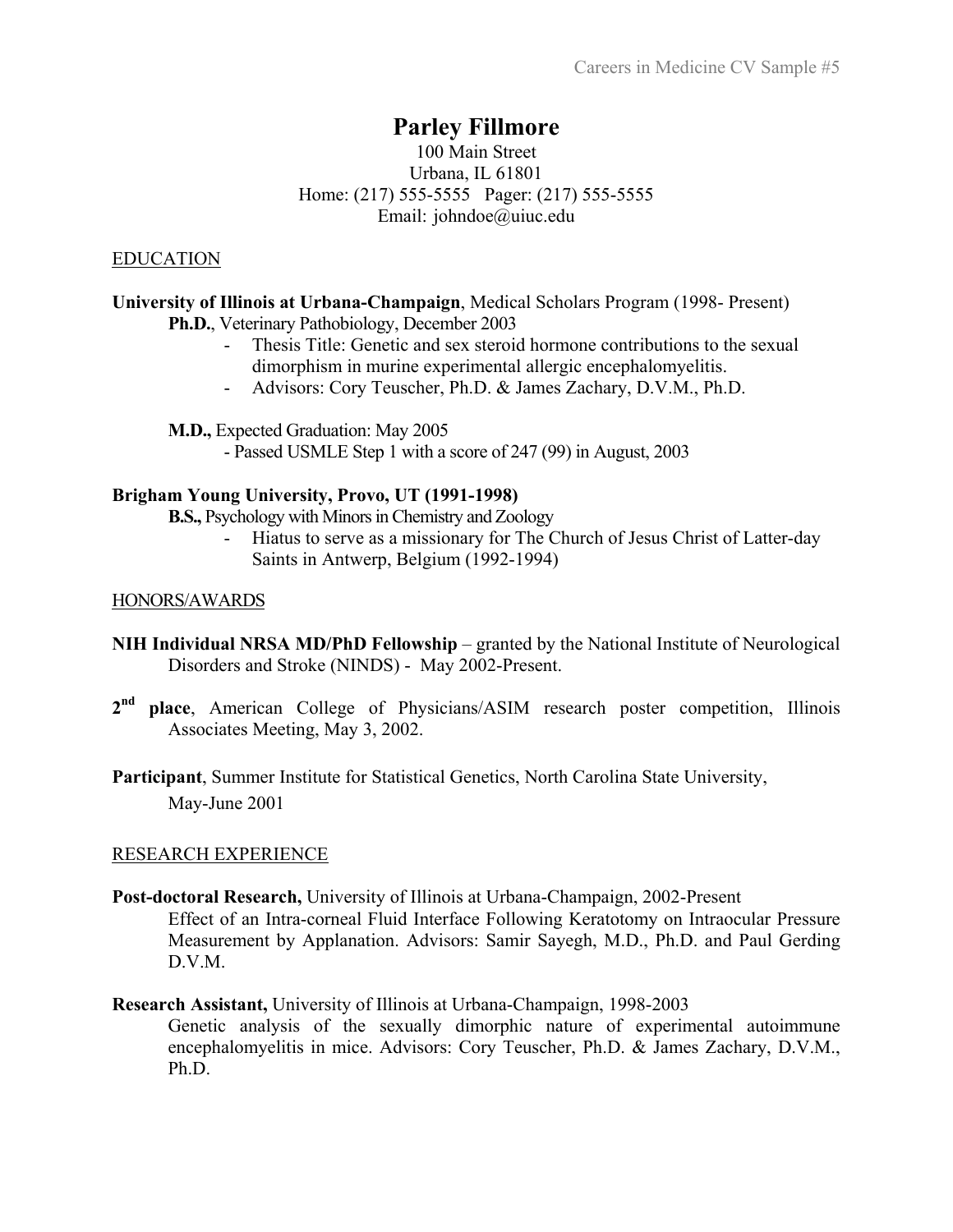Parley Fillmore Page 2

#### RESEARCH EXPERIENCE (CONT.)

#### **Undergraduate Research Assistant**, Brigham Young University, 1997-1998

Analysis of white matter atrophy in Alzheimer's Disease patients. Advisor: Erin Bigler, Ph.D.

**Undergraduate Research Assistant**, Brigham Young University, 1995-1997 Developmental genetics of *Tribolium castaneum*. Advisor: Randy Bennett, Ph.D.

#### PUBLICATIONS

- Teuscher, C., J.Y. Bunn, **P.D. Fillmore**, R.J. Butterfield, J.F. Zachary, and E.P. Blankenhorn. 2004. Gender, age, and season at immunization uniquely influence the genetic control of susceptibility to histopathological lesions and clinical signs of experimental allergic encephalomyelitis: Implications for the genetics of multiple sclerosis. *American Journal of Pathology,* 165(5):1593-602.
- Polanczyk, M., A. Zamora, S. Subramanian, M. Tovey, A.A. Vandenbark, H. Offner, S. Yellayi, J.F. Zachary, **P.D. Fillmore**, E.P. Blankenhorn, J. Gustafsson, and C. Teuscher. 2004. Estrogen Receptor-1 (*ESR1*) and -2 (*ESR2*) regulate the severity of clinical experimental allergic encephalomyelitis in male mice. *American Journal of Pathology,*164(6):1915-1924.
- Teuscher, C., M.E. Poynter, H. Offner, A. Zamora, T. Watanabe, **P.D. Fillmore**, J.F. Zachary, and E.P. Blankenhorn. 2004. Attenuation of Th1 effector cell responses and susceptibility to experimental allergic encephalomyelitis in histamine  $H_2$  receptor knockout mice is due to dysregulation of cytokine production by antigen presenting cells. *American Journal of Pathology,* 164(3):883-892.
- **Fillmore, P. D.**, Blankenhorn, E. P. Zachary, J.F. & Teuscher, C. 2004. Adult gonadal hormone concentrations selectively regulate sexually dimorphic quantitative traits observed in experimental allergic encephalomyelitis. *American Journal of Pathology,* 164(1):167-175.
- McAllister, R.D., Y. Singh, W.D du Bois, M. Potter, T. Boehm, N.D. Meeker, **P.D. Fillmore**, L.M. Anderson, M.E. Poynter, and C. Teuscher. 2003. Susceptibility to anthrax lethal toxin is controlled by three linked quantitative trait loci. *American Journal of Pathology* 163(5):1735- 1741.
- **Fillmore, P. D.**, M. Brace, S.A. Troutman, E.P. Blankenhorn, M. Rincon, S.A. Diehl, and C. Teuscher. 2003. Genetic analysis of the influence of neuroantigen-complete Freund's adjuvant emulsion structures on the sexual dimorphism and susceptibility to experimental allergic encephalomyelitis. *American Journal of Pathology* 163(4):1623-1632.
- Gao, J., S.B. Call, **P.D. Fillmore**, T. Watanabe, N.D. Meeker, and C. Teuscher. 2003. Analysis of the role of *Bphs/Hrh1* in the genetic control of responsiveness to pertussis toxin. *Infection and Immunity* 71(3):1281-1287*.*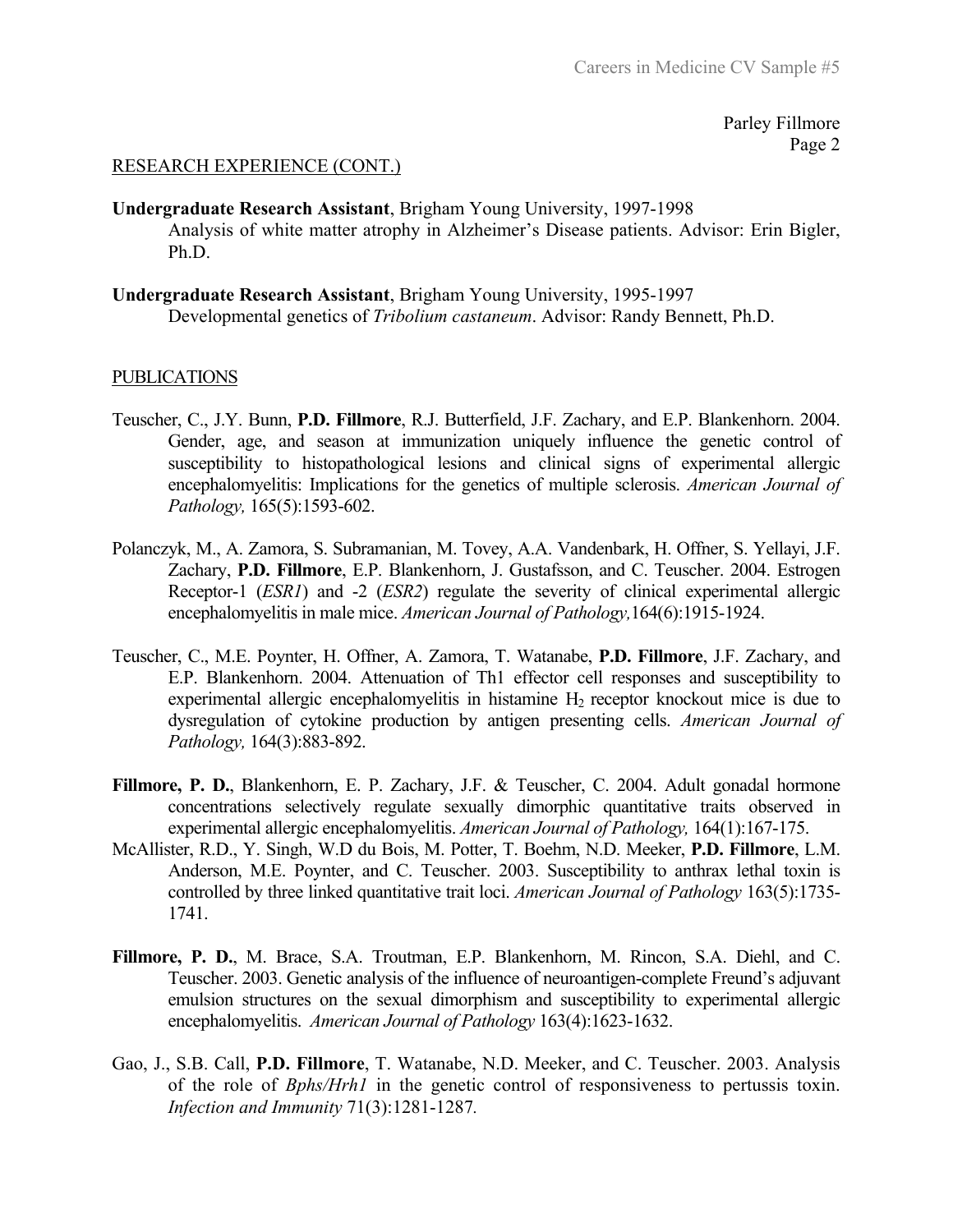Parley Fillmore Page 3

#### TEACHING EXPERIENCE

**Teaching Assistant**, *Introduction to Clinical Medicine Tutorials* (2004-Present)

**Lead teacher trainer and MCAT teacher**, Kaplan, Inc., Champaign, IL (1999-2003)

**Teaching Assistant**, Veterinary Immunology course (2002)

#### PRESENTATIONS

- Fillmore, P.D., P. Gerding, and S. Sayegh. Effect of an intra-corneal fluid interface following keratotomy on intraocular pressure measurement by applanation. Association for Research in Vision and Ophthalmology, April 25, 2004.
- Fillmore, P.D. Genetic and Sex Steroid Hormone contributions to Experimental Allergic Encephalomyelitis. University of Illinois College of Medicine Research Symposium, April 23, 2004.
- **Fillmore, P.D.,** E.P. Blankenhorn, J.F. Zachary, and C. Teuscher. Gonadal hormones exhibit sex-specific affects on the CNS lesions in experimental allergic encephalomyelitis in the mouse. Medical Scholars Program Fall Retreat. Monticello, IL. August 2003.
- **Fillmore, P.D.**, R.Z. Ma, J. Gao, N.D. Meeker, K.S.K. Tung, T. Watanabe, J.F. Zachary, H. Offner, E.P. Blankenhorn, and C. Teuscher. From mouse to man: Identification of the first common autoimmunity-regulating gene by a positional cloning approach. American College of Physicians, Illinois Scientific Meeting. Champaign, IL. May 3, 2002.
- **Fillmore, P.D.**, R.Z. Ma, J. Gao, N.D. Meeker, K.S.K. Tung, T. Watanabe, J.F. Zachary, H. Offner, E.P. Blankenhorn, and C. Teuscher. *Bphs*, the autoimmune disease susceptibility locus associated with pertussis toxin adjuvanticity, is *Hrh1*. Federation of American Societies for Experimental Biology (FASEB). The American Association for Immunologists (AAI) section. New Orleans, LA. April 20, 2002.
- **Fillmore, P.D.**, R.J. Butterfield, E.P. Blankenhorn, and C. Teuscher. Analysis of the Sexual Dimorphism in Susceptibility to Experimental Autoimmune Encephalomyelitis in Mice. World Neuroimmunology Congress. Edinburgh, Scotland. September 4-7, 2001.
- **Fillmore, P.D.**, N.D. Meeker, and C. Teuscher. *Bordetella pertussis* toxin -induced histamine sensitization factor (BPHS) is also responsible for sensitization to serotonin and peptone. Medical Scholar Program Allerton Retreat, University of Illinois. Urbana, IL. August 2000.